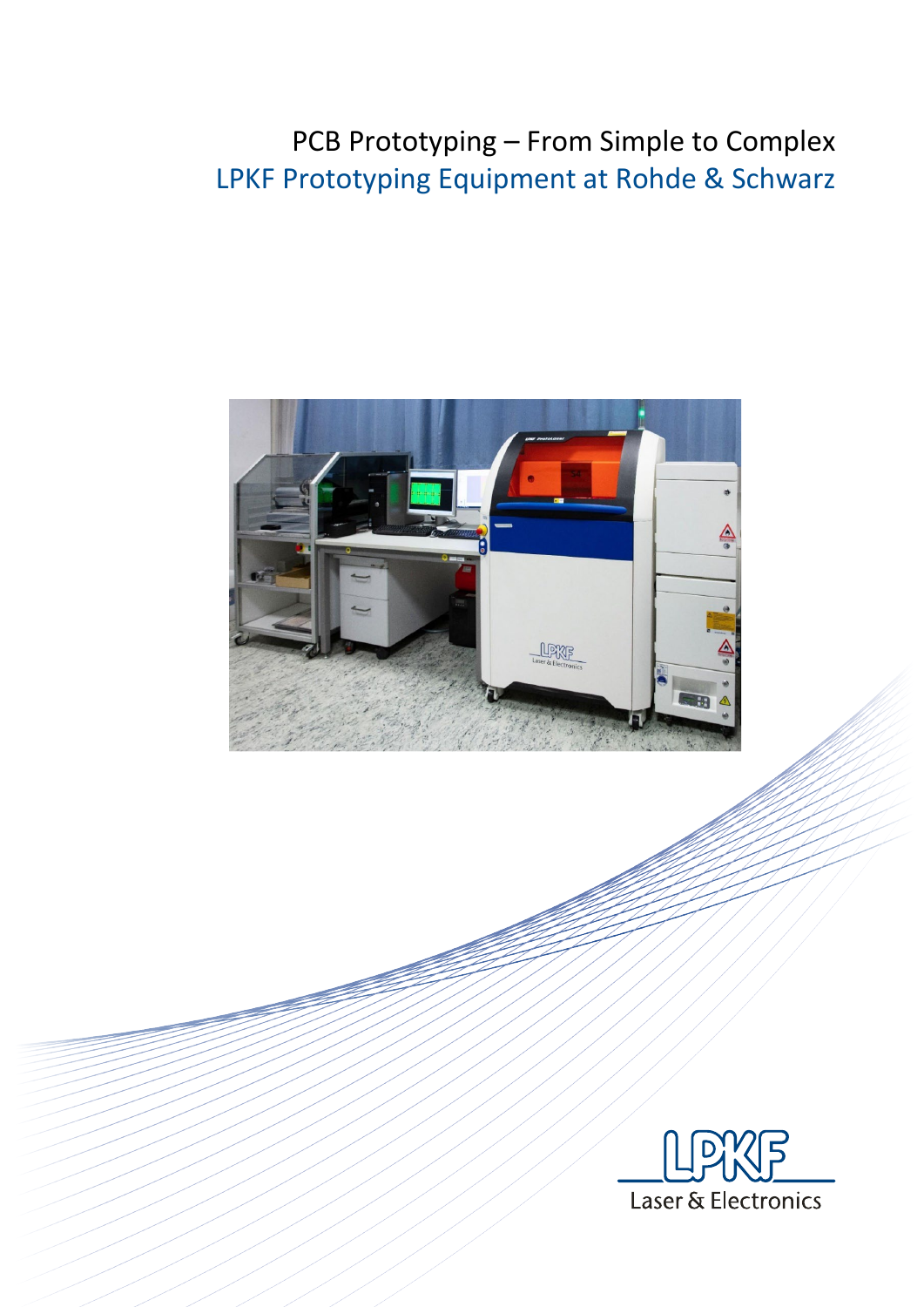# PCB Prototyping with Circuit Board Plotter and Laser System

The Munich, Germany-based technology group Rohde & Schwarz develops, produces, and markets electronic capital goods. For PCB prototyping, the developers rely on systems from LPKF. Currently in use are the LPKF ProtoLaser S4 and the ProtoMat 100 circuit board plotter. Rohde & Schwarz also uses a Contac S4 for through-hole plating. We spoke with Florian Antretter, Head of Central Services Electromechanical at Rohde & Schwarz, about the benefits of in-house prototyping.

# **Which applications and materials is the development work using LPKF systems in the lab focused on?**

In the development workshop at the Rohde & Schwarz Munich location, the productive bandwidth that we process with the LPKF ProtoLaser S4 ranges from simple adapter boards to complex HF boards. The PCB material spectrum is very wide; diverse materials, such as Rogers, FR4, and Teflon, with various thicknesses can be processed.

**What, in your opinion, is so special about in-house prototyping and where in particular do you profit from the LPKF systems for prototype fabrication?** With the right equipment, test circuit boards and test structures can be fabricated quickly in an in-house lab. As a result, the technology stays in the company and external fabrication is not necessary. We therefore do not have to give out sensitive data outside the company, and the otherwise cost-intensive classic board fabrication process for prototypes and test patterns is eliminated for many applications. The performance of the machines for laser structuring of fine structures on boards from production is also convincing. The main aspects that speak in favor of on-site prototyping are the fast processes and results for developers.

### **Can you give an example of an application in which the LPKF laser system opened up new possibilities for you?**

We originally manufactured the boards with the LPKF ProtoMat H100. This was and still is a very good machine. For many standard applications, the circuit board plotter is a perfect and uncomplicated solution. Holes can also be drilled reliably with it. However, throughput times were often quite long for our applications. Besides that, new, thin materials are especially difficult to process with the circuit board plotter, as we found out. Milling of prototypes with fine structures on thin, soft Teflon materials, for example, could only be accomplished with a great deal of effort and did not yield the desired results. With the LPKF ProtoLaser S4, this is no longer a problem. Manufacturing is a lot faster than before and dispenses with wear tools and the associated costs for retooling and additional tools. Due to technical limitations imposed by such things as the milling head diameter, particularly fine structures with very thin traces and spaces were not possible. With the ProtoLaser S4, they are easy to produce. This is a decisive advantage, especially in HF development.